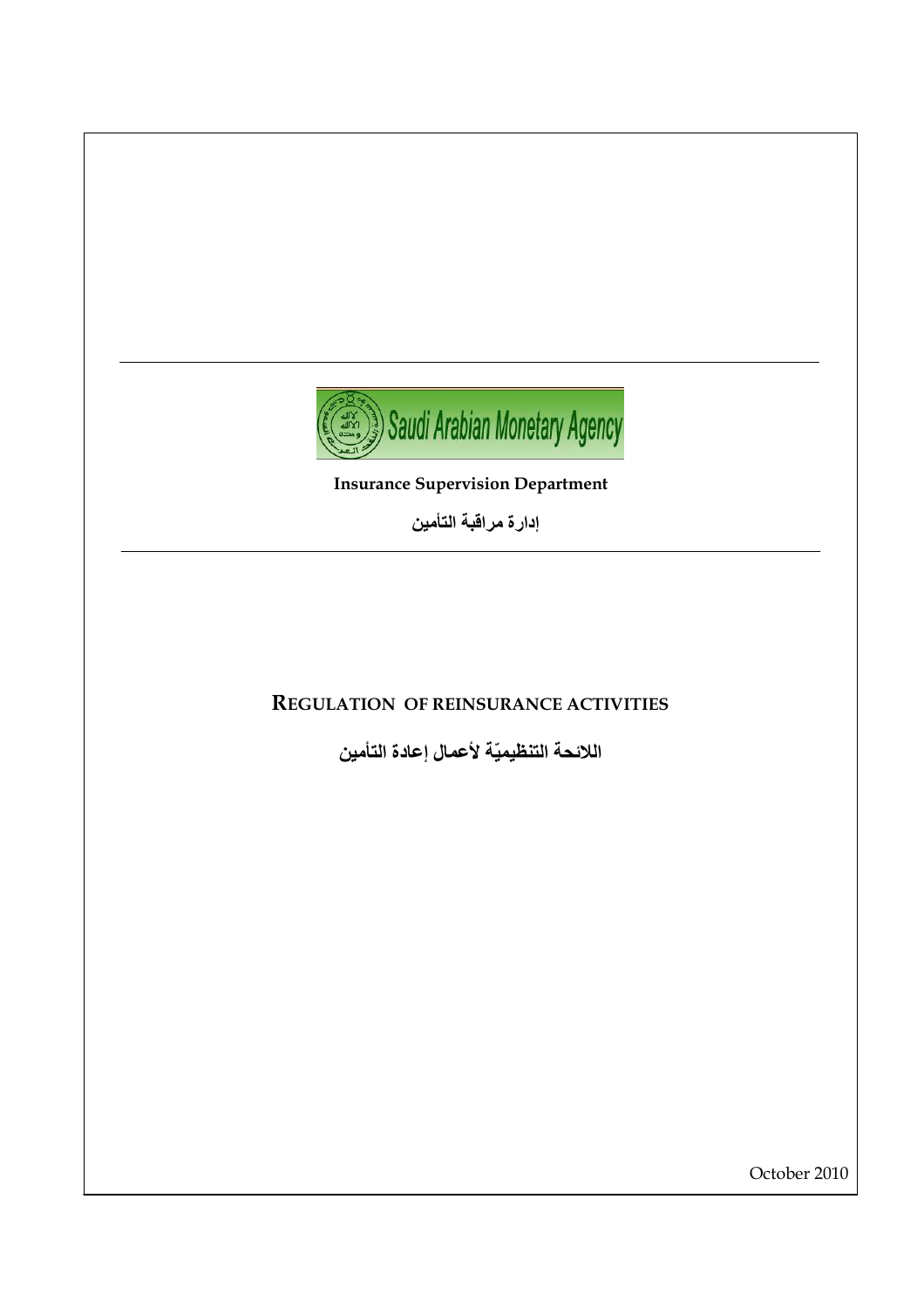

# **TABLE OF CONTENTS**

**ا ب اول: \$ Introduction 1: Part**

**ا ب ا' &:% () ت Requirements General 2: Part**

**ا ب ا' \*: دئ إ دة ا Principles Reinsurance 3: Part**

**جدول المحت**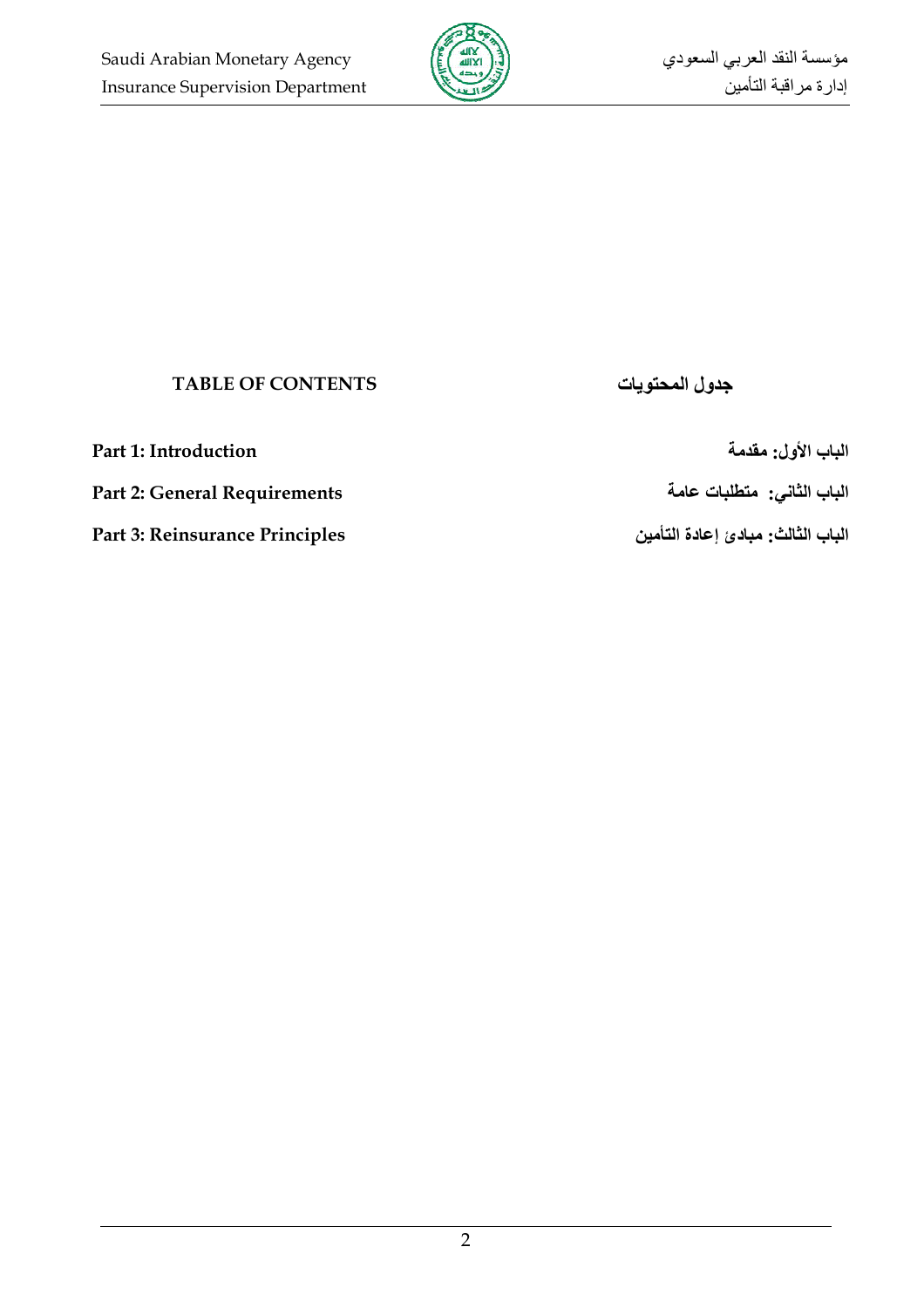

# Saudi Arabian Monetary Agency ("SAMA") **Reinsurance Regulation ("This Code")**

### Part 1: Introduction

#### Purpose

- This Code presents the general principles 1. and standards that should be met by insurance and reinsurance companies, including branches of foreign insurance and reinsurance companies, and insurance related service providers with regard to their reinsurance practices.
- $2.$ The objective of This Code is to promote high standards of reinsurance practices within the insurance industry in accordance with the best international practices.
- This Code must be read in conjunction  $\mathcal{R}$ with the Law on Supervision <sub>of</sub> Cooperative Insurance Companies and its **Implementing Regulations.**

# **Definitions**

- $\overline{4}$ . The term "Companies" in This Code is intended to include: insurance and reinsurance companies and insurance related service providers including insurance and reinsurance brokerages. The rest of the terms used in This Code shall have the same meaning as per article one (1) of the Implementing Regulations.
- The term "Related Company" in this code  $5<sub>1</sub>$ means: a company (or one of several companies that SAMA may consider to be acting in concert) holding a shareholding of 10% or more of the equity of the licensed insurer, or a company in which the licensed insurer (either alone or with other companies that SAMA may consider to be acting in concert) holds a

مؤسسة النقد العربى السعودي (المؤسسة) لائحة إعادة التأمين (اللائحة)

الباب الأول: مقدمة

# الغرض

- ١. نَشْتَمْلُ هذه اللائحة على المبادئ العامة والمعابير التي يجب على شركات التأمين وإعادة التأمين الالتّزام بها، بما في ذلك فروع شركات التأمين وإعادة التأمين الأجنَّبية العاملة في السوق المحلية، وشركات المهن الحرة عند ممارستها أعمال إعادة التأمين
- تهدف هذه اللائحة إلى تشجيع الالتزام بمعايير .<br>عالية في أعمال إعادة التأمين وفق أفضل الممار سات العالمبة
- يجب أن تقترن قراءة تعليمات هذه اللائحة بنظام  $\cdot$   $\mathsf{r}$ مر اقبة شركات التأمين التعاوني ولائحته التنفيذية.

# تعريفات

- يقصد "بالشركات" في هذه اللائحة شركات  $\cdot$   $\epsilon$ التأمين وإعادة التأمين وتشركات المهن الحرة بما في ذلك وسطاء التأمين وإعادة التأمين ويُقصد بباقي العبارات المستخدمة في هذه اللائحة المعاني الواردة في المادة الأولّي من اللائحة التنفيذية لنظام مر اقبة شركات التأمين التعاوني.
- يقصد بعبارة "شركة ذات علاقة" في هذه اللائحة  $\cdot$ . أي شركة (أو شركة من مجموعة شركات قد تعدها المؤسسة وحدة واحدة) تمتلك ١٠% أو أكثر ًمن رأس مال شركة التأمين، أو الشركة التي تمتلك شركة التأمين (بمفردها، أو بالاشتراك معّ مجموعة شركات قد تعدها المؤسسة وحدة واحدة) ۱۰/% أو أكثر من رأس ماليها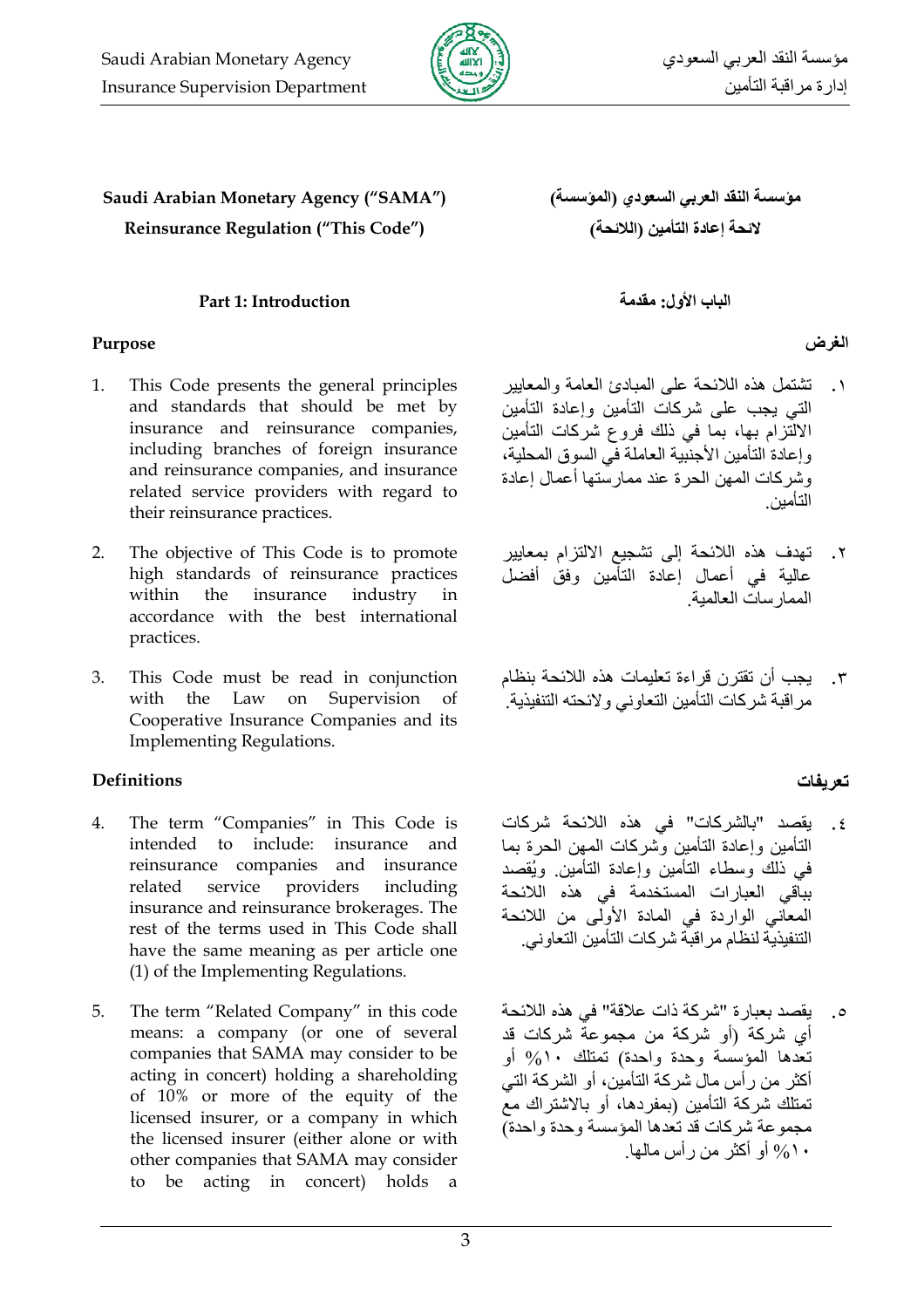

shareholding of 10% or more.

#### Scope

This Code applies to insurance and 6. reinsurance companies, and insurance related service providers including insurance and reinsurance brokerages.

#### **Compliance Measures**

- $7<sub>1</sub>$ Companies must establish appropriate internal controls and procedures to ensure and monitor compliance with This Code, including the compliance of all contracted parties.
- 8. Companies must maintain adequate records to demonstrate compliance with This Code, including but not limited to, reinsurance strategy, reinsurance transaction records, scenario testing reports, and financial implications report.

### **Part 2: General Requirements**

#### **Reinsurance Strategy**

- $9<sub>1</sub>$ The Boards of Directors of insurance and reinsurance companies must supervise the definition of the reinsurance strategy, to be approved, documented and implemented within 3 months of the company's authorization.
- 10. The reinsurance strategy must be submitted to SAMA to obtain SAMA's no objection on it. It must be updated at least annually and submitted to SAMA by April 30th each year.
- 11. The company's reinsurance strategy should include:
	- a) Statement of the per risk retention for each risk type on each product.

# النطاق

٦. تنطبق أحكام هذه اللائحة على شر كات التأمين و إعادة التأمين وشركات المهن الحرة بما في ذلك وسطاء التأمين وإعادة التأمين

## إجراءات الالتزام

- يجب على الشركات وضع إجراءات المراقبة  $\cdot$  .  $\vee$ الداخلية المناسبة لضمان متابعة الالتزام بهذه اللائحة وفي حالة نعاقدها مع أطراف أخرى، عليها التأكد من التزام الأطراف كافة بهذه اللائحة
- يجب على الشركات الاحتفاظ بسجلات كافية  $\Lambda$ لاثبات التز امها بهذه اللائحة، و على سببل المثال لا الحصر عليها الاحتفاظ بإستراتيجية إعادة التأمين، وسجلات عمليات إعادة التأمين، وتقار ير اختبار الحالات المحتمل وقوعها، وتقارير الأثار المالية

# الباب الثاني: متطلبات عامة

# إستر اتيجية إعادة التأمين

- علے مجالس ادار ات شرکات التأمین واعادة  $\cdot$  , 9 التأمين الإشراف على صياغة إستراتيجية إعادة التأمين و يجب توثيقها وإقرارها وتنفيذها خلال ثلاثة أشهر ًمن التصر بح للشر كة ٍ
- . ١. على الشركة تقديم إستر اتيجيتها لإعادة التأمين إلى المؤسسة للحصول على عدم ممانعة المؤسسة عليها، وتحديثها بشكل سنوى على الأقل وتقديمها إلى المؤسسة في الثلاثين من شهر أبريل من كل سنة
	- ١١. يجب أن تشتمل إستر اتيجية إعادة التأمين على:
- أ) بيان نسبة الاحتفاظ لكل خطر وفقاً لكل نوع من المخاطر لكل منتج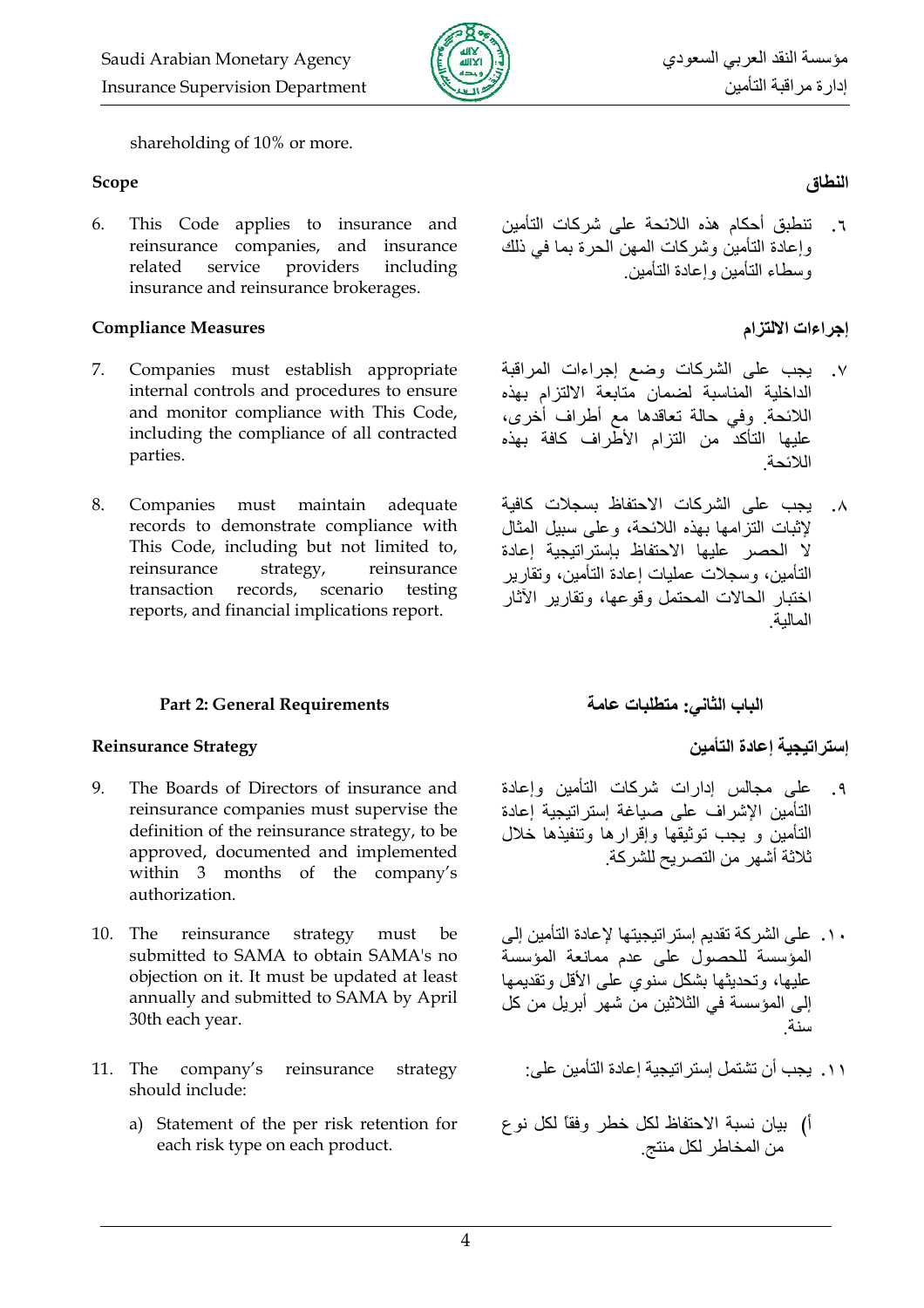

- b) Statement of the per event retention for each risk type on each product.
- c) Description of the treatment of known accumulations, where relevant, for each risk type on each product.
- d) Description of the treatment of unknown accumulations, where relevant, for each risk type on each product.

For each product, a statement of whether the risk exposure will be protected by treaty reinsurance, facultative reinsurance, both, or neither should be made.

#### **Internal Control**

12. The reinsurance strategy must set a welldefined control structure to monitor the company's reinsurance arrangements and report its performance.

> The monitor and review functions must, at minimum, cover the following:

- a) The identification and recording of underwritten, polices  $\mathsf{to}$ which reinsurance is attached.
- b) The identification of dates when an obligation to pay reinsurance premium arises.
- c) The identification of cases where a company has suffered from a loss under a policy against which a reinsurance recovery can be made.
- d) The time management of payments to, and collection from, reinsurance counterparties.
- e) The credit standing and capacity of reinsurance counterparties to meet obligations.
- f) The concentration of reinsurance programs with reinsurance counterparties, which would create large exposure.
- g) The impact of adverse trends in estimated insurance liabilities on reinsurance and implications for the
- ب) بيان نسبة الاحتفاظ لكل حادثة، وفقاً لكل نو ع من المخاطر لكل منتج
- ج) وصف كيفيّة التعامل مع التراكمات المعروفة لكل نوع من المخاطر يتضمّنه كل منتج متى كان ذلك مناسباً.
- د) وصف كيفيّة النعامل مع النراكمات غير المعروفة لكل نوع من المُخاطر يتضمّنه كل منتج متي كان ذلك مناسباً.

يجب إعداد بيان لكل منتج يوضح ما إذا كانت الحماية من المخاطر سوف تتم عن طريق إعادة التأمين الاتفاقي أو إعادة التأمين الاختياري أو كلتيهما أو من دون أيّ منهما.

# الرقابة الداخلية

- ١٢. بحب أن تتضمّن استر اتبجبة اعادة التأمين هبكلاً ر قابباً معرَّفاً بشكل جيد لمراقبة ترتيبات إعادة التأمين لدى الشركة وتقديم تقرير عن أدائها ويجب أن تغطي مهام المراقبة والمراجعة كحدً أدنى ما بلين
- أ) تحديد وتسجيل وثائق التأمين المكتتب بها والمر تبطة بإعادة تأمين
- ب) تحديد التواريخ التي فيها التزام بدفع قسط اعادة التأمين
- ج) تحديد الحالات التي تحملت فيها الشركة خسارة بموجب وثائقٌ نـأمين يمكن أن تـغطـى عن طر يق إعادة التأمين.
- د) توقيت الدفعات لمعيدي التأمين المتحصلات منهم ..
- ه) التصنيف الائتماني والطاقة الاستيعابية لمعيدي التأمين وقدرتهم على الوفاء بالتز اماتهم
- و) تركز برامج إعادة التأمين مع معيدي تأمين قد بنشأ عنه التعر ض لمخاطر كببر ة
- ز ) تأثير الاتجاهات السلبية في التز امات التأمين التقديرية في إعادة التأمين والآثار المترتبة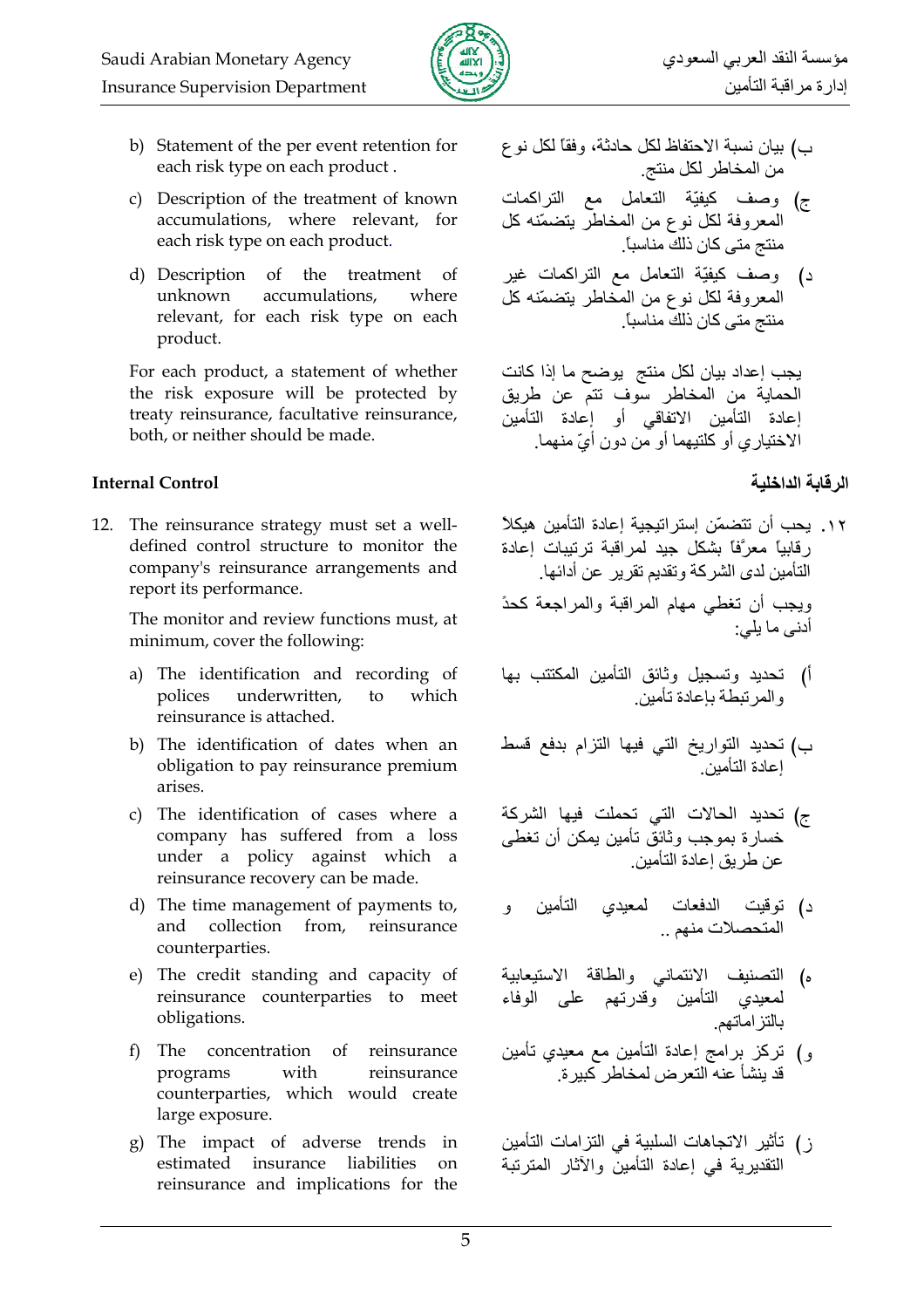

capacity of the insurer to meet its current/ future policyholders claims.

h) Follow up on the developments in these areas.

#### **Reinsurance Treaties**

13. Reinsurance treaties must be submitted to SAMA to obtain SAMA's no objection as per Article 18 of the Implementing Regulations.

The submission of copies to SAMA should be made within two month of the renewal date.

SAMA must be notified within 7 days in case of cancellation or termination of any reinsurance treaty for any reason.

## **Reinsurance Officer**

14. The company must appoint a reinsurance officer. The reinsurance officer must be notified to the Board of Directors and to SAMA. The role of the reinsurance officer should not conflict or overlap with any other role within the company's organization.

The reinsurance officer shall be responsible  $for:$ 

- a) The updating of the reinsurance strategy.
- b) The handling of the reinsurance registers required by the Implementing Regulations.
- c) All facultative reinsurance ceded records, and submission of a quarterly report to the Board of Directors and to SAMA on the facultative reinsurance ceded.
- d) Follow up on any developments regarding his role.

If, in any way the company does not comply with its written reinsurance على قدرة شركة التأمين على الوفاء بمطالبات المؤمن لهم الحاليين أو المستقبلين.

اتفاقيات إعادة التأمين

١٣. يجب أن نقدم اتفاقيات إعادة التأمين إلى المؤسسة للحصول على عدم الممانعة عليها وفقا لأحكام المادة الثامنة عشرة من اللائحة التنفيذية لنظام مر اقبة شركات التأمين التعاوني. وتقدَّم تلك الاتفاقيات خلال شهرين من تاريخ

تجديدها ويجب إشعار المؤسسة خلال سبعة أيآم في حال الغاء أو انقضاء أي من اتفاقيات إعادة التَّأمين لأي سبب من الأسباب.

مسئول إعادة التأمين

١٤. على الشركة تعيين مسئوول لإعادة التأمين وإبلاغ مجلس الإدارة والمؤسسة عنه ويجب ألا بتعارض دور مسئوول إعادة التأمين أو بتداخل مع أي دور آخر في الهيكل التنظيمي للشركة. ويجب أن يكون مسئوول إعادة التأمين مسئوولاً عن الآتي:

- ب) التعامل مع سجلات إعادة التأمين المطلوبة يناءً على اللائحة التنفيذية لنظام مراقبة شر كات التأمين التعاو ني
- ج) سجلات إعادة التأمين الاختياري المسند ونقديم النقارير ربع السنوية عن عمليات إعادة التأمين الاختياري المسند إلى مجلس الإدارة والمؤسسة
- د) منابعة النطورات والمستجدات في مجال<br>عمله

وإذا لم تلتزم الشركة بإستراتيجيتها المكتوبة لإعادة التأمين، وجب على مسئوول إعادة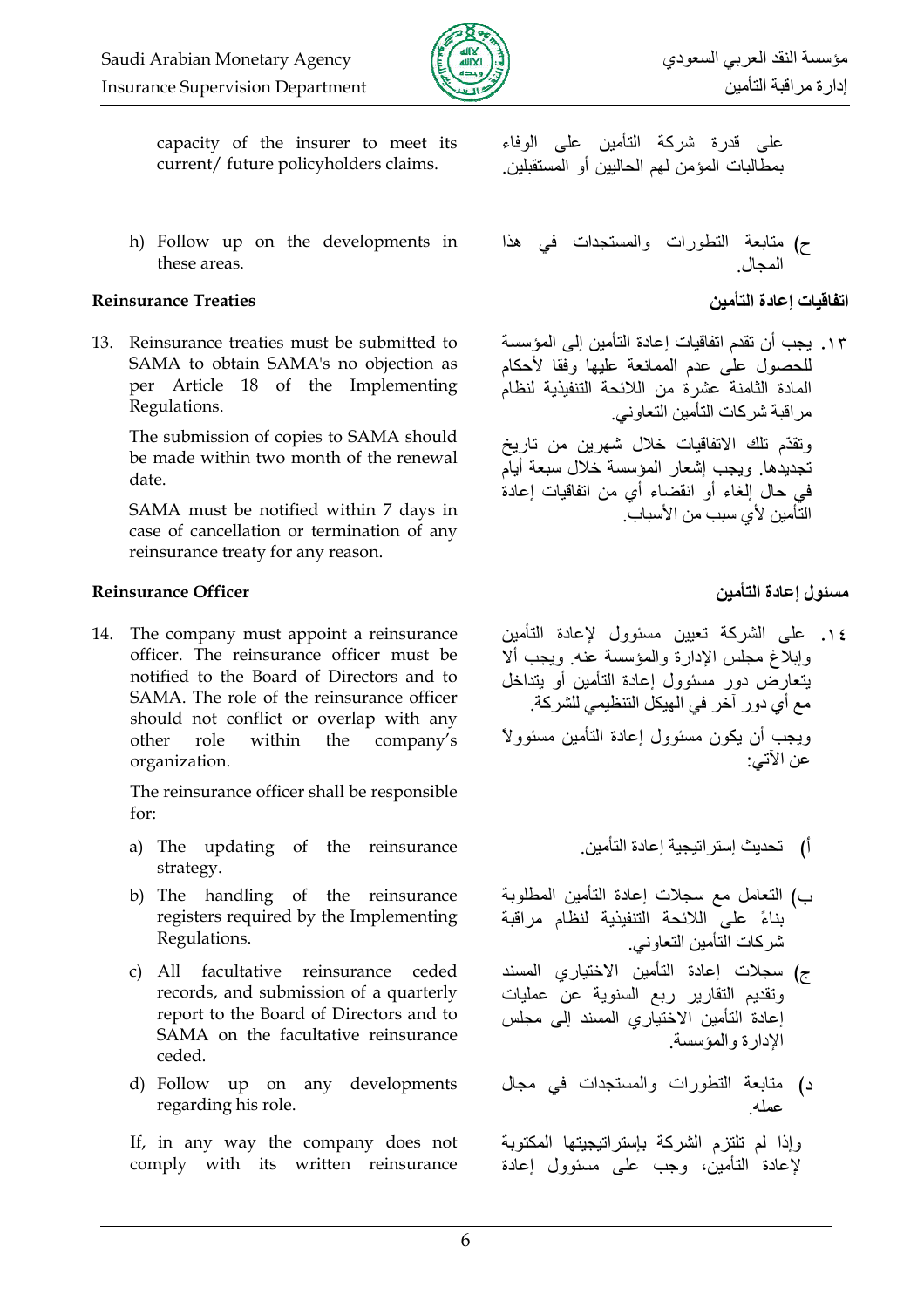

strategy, the reinsurance officer should report the compliance failure to the compliance officer, who in turn must inform the internal audit and the audit committee. All non-compliance must be notified to the Board of Directors and to SAMA.

If the company is licensed to write protection and savings insurance, it must appoint a separate reinsurance officer for this business as per Article 21 of the **Implementing Regulations.** 

Reinsurance officers must possess adequate experience reinsurance in arrangements.

### **Product Approval**

15. All products approved by SAMA are subject to satisfactory reinsurance arrangements being in place to protect the insurer and its policyholders. If, in the opinion of SAMA, the licensed insurer does not have adequate reinsurance protections in place, then product approvals granted may be withdrawn.

### Part 3: Reinsurance Principles

### Ratings

- 16. All local and foreign reinsurers used by the company must have any of the following minimum ratings:
	- a) A.M. Best Company: B+; or
	- b) Fitch Ratings: BBB; or
	- c) Moody's Investors Service: Baa; or
	- d) Standard & Poor's Corporation: BBB

Accepted ratings should fall under the following criteria:

التأمين الإبلاغ عن عدم الالتزام إلى المراقب النظامي، الذي عليه إبلاغ إدارة المراجعة الداخلية ولجنة المراجعة بذلك ويجب إشعار مجلس الإدارة والمؤسسة بجميع حالات عدم الالتز ام وإذا كان مرخّصاً للشركة الاكتتاب في تأمين الحماية والادخار ، وجب عليها تعيين مسئوول مستقل لإعادة التأمين لمهذا الفرع وفقا لأحكام المادة الحادية والعشرين من اللائحة التنفيذية لنظام مراقبة شركات التأمين التعاوني. ويجب أن يكون لدى مسئوولى إعادة التأمين الخبر ة الكافية يتر تبيات اعادة التأمين

# الموافقة على المنتجات

١٥. يُشترط على جميع المنتجات التأمينية المُوافق عليها من المؤسسة وجود ترتيبات إعادة تأمين مقبولة لحماية شركة التأمين والمؤمن لهم وإذا ر أت المؤسسة أنه ليس لدى شركة التأمين الحماية الكافية عن طريق إعادة التأمين، فإنه بحق للمؤسسة سحب المو افقة على أي من منتجاتها.

# الباب الثالث: مبادئ إعادة التأمين

### التصنيفات

- ١٦. يجب أن يكون لدى شركات إعادة التأمين المحلية والأجنبية التي تستخدمها شركة التأمين أي من التصنيفات التآلية كحدّ أدني:
	- أ) A.M. Best Company: ب+ ( B+) أو
	- ب ب (BBB) ب ب ب (BBB) أو
- ج Moody's Investor Service: ب أ أ (Baa) أو
- : (Standard & Poor's Corporation)  $(2)$  $(BBB) \rightarrow \rightarrow$

ويجب أن تكون التصنيفات المقبولة ضمن المعايير الأتية: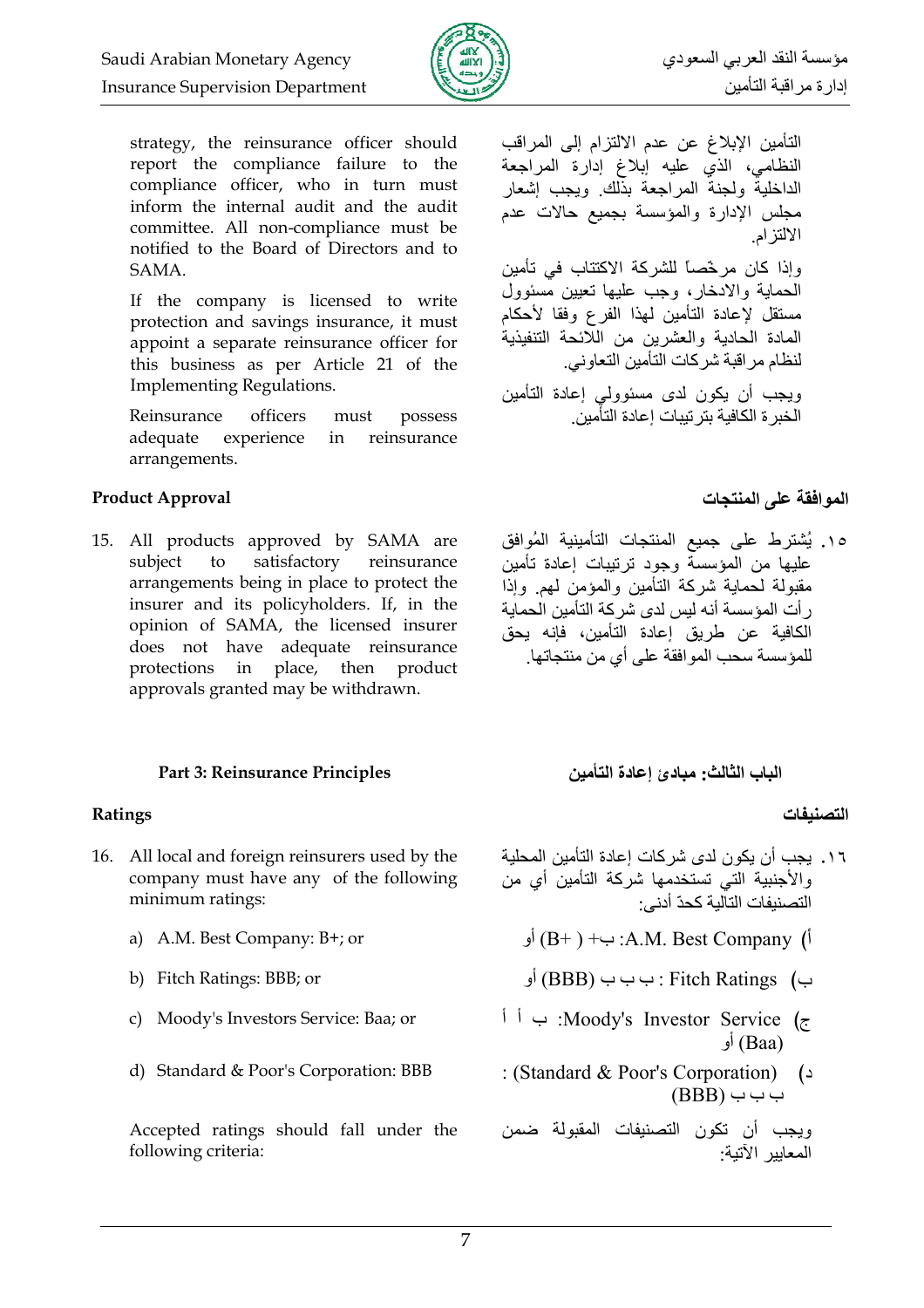

- a) The rating must be based on full information (i.e., ratings based on publicly available information only will not be accepted).
- b) Written approval from SAMA must be obtained if the reinsurer is located in a country with a sovereign debt rating from Standard & Poor of less than "BBB" or an equivalent rating from one of the above listed rating companies, or a country that is not rated.

If the rating of an adopted reinsurer falls below the required rating, the insurance company using that reinsurer must notify SAMA immediately and take necessary actions to protect policyholders.

#### **Insurance Policies**

17. Policy terms and conditions on insurance policies provided by the licensed insurance company must be no wider than those on its relevant reinsurance arrangements. Any exclusion on the reinsurance treaties must be taken into account in the policy terms and conditions provided by the company. As per Article 41 of the Implementing Regulations, a report on any discrepancies must be submitted to SAMA within one month of the end of each quarter.

### **Financial Implications**

- 18. The financial implications <sub>of</sub> the components of a reinsurance treaty noted below should be analyzed. A report on the implications should be submitted to the Board of Directors and to SAMA. This report should include:
	- a) Profit sharing mechanism or variable commissions.
	- b) Loss sharing mechanism.
	- c) Any caps on the reinsurers' total exposure under the treaty.
- أ) يجب أن يكون التصنيف ممنوحاً بناءً على معلومات كاملة (لا يُقبل التصنيف المبنى فقط على معلومات متوافر ة للعامة فقط).
- ب) يجب الحصول على موافقة كتابية من المؤسسة إذا كانت شركة إعادة التأمين موجودة في دولة ذات تصنيف سيادي أقل من "ب ب ب" (BBB) وفقا لشركة Standard & Poor's أو تصنيف معادل من شركات التقييم الأخرى كما تم إيضاحه أعلاه ، أو في دولة غير مصنّفة.

وإذا تراجع تصنيف معيد التأمين المستخدم من قِبَل شركة التأمين دون المستوى المطلوب، فعلى شركة التأمين التي تستخدم ذلك المُعيد إبلاغ المؤسسة فوراً واتخاذ التدابير المناسبة لحماية المؤمن لهم

# و ثائق التأمين

- ١٧. يجب ألا تكون أحكام وشروط وثائق التأمين التي تقدمها شركات التأمين أشمل من تلك المنصوص عليها في اتفاقيات إعادة التأمين المرتبطة بها. ويجب أخذ أى استثناء تتضمنه اتفاقيات إعادة التأمين في الحسبان عند كتابة أحكام وشروط وثيقة التأمين التي تقدمها الشركة. ووفقا لأحكام المادة الحادية والأربعين من اللائحة التنفيذية لنظام مراقبة شركات التأمين التعاوني، يجب تقديم أي تقرير عن التباينات إلى المؤسسة خلال شهر من نهاية كل ربع سنة
	- الآثار المالية
- ١٨. يجب تحليل الآثار المالية لمكونات اتفاقية إعادة التأمين المشار إليها أدناه ويجب تقديم تقرير عن هذه الأثار إلى مجلس الإدارة وللمؤسسة ويجب أن يشمل هذا النقر بر الآتي:
- أ) ألية المشاركة في الأرباح أو العمولات المتغبر ة بِ) آليّة المشارِ كة في الخسائرِ .
	-
- ج) أي سقف لإجمالي تحمّل معيدي التأمين بناءً<br>على اتفاقيات إعادة التأمين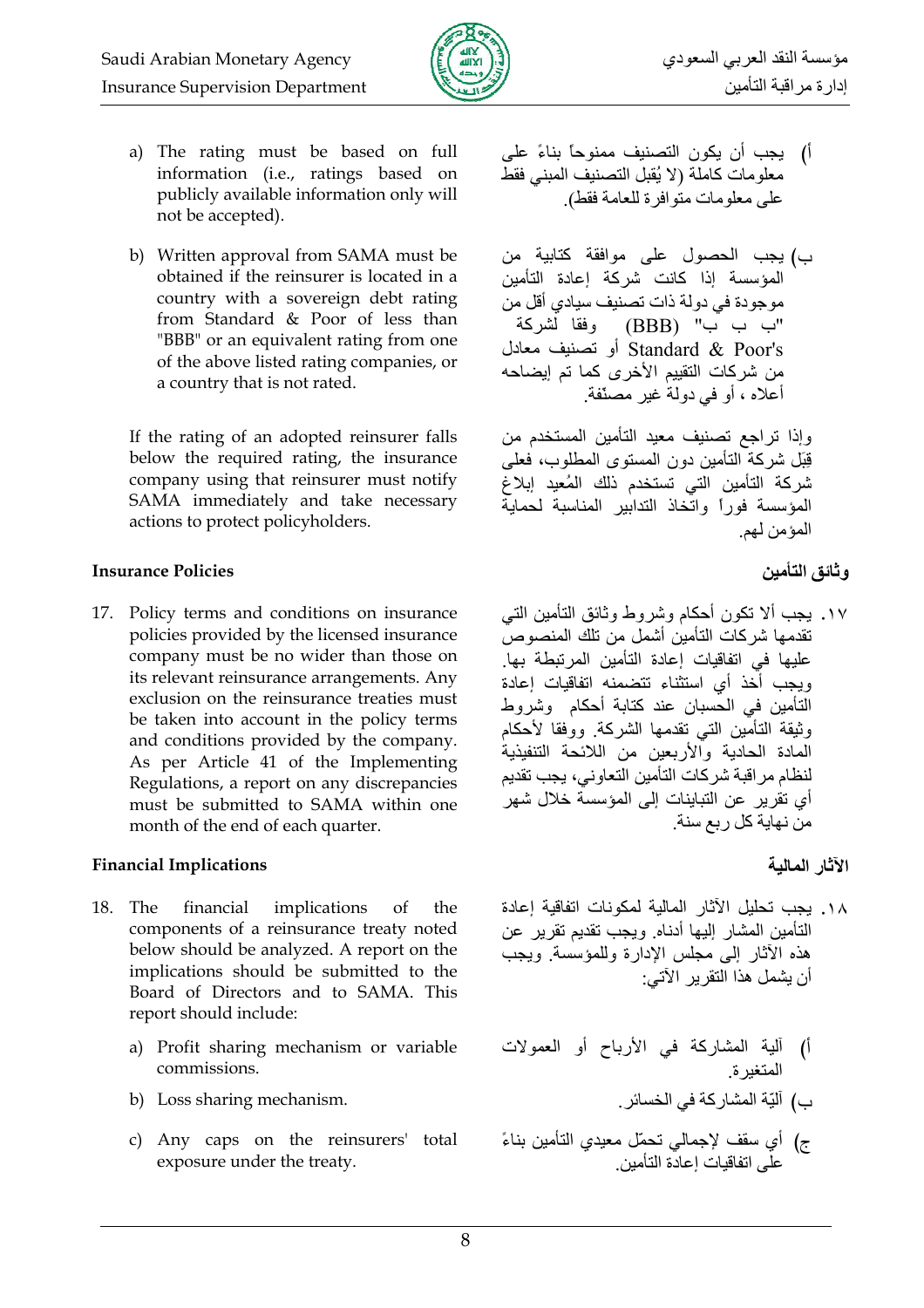

- d) Any caps on the reinsurers' exposure to single events, incidents or claims causes.
- e) Any swing rates where reinsurance premium are adjusted based on the results of the reinsurance.
- f) The possible impacts of reinstatements or annual aggregates on excess of loss treaties.
- 19. No forms of finite reinsurance may be carried out.
- 20. Reinsurance must be of risk only. No investments held under protection & savings contracts may be reinsured.

#### **Per Risk Retention**

21. Per risk retentions should be set in line with generally accepted insurance principles.

The per risk retention for each product should be set taking into account:

- a) The pricing expertise of the company.
- b) The anticipated premium volumes.
- c) Correlations with other insurance risks accepted.
- d) Treatment of known and unknown accumulations.
- e) Per event exposures.

The business model adopted by the licensed insurer may also affect the per risk retention selected. For instance, if greater profit sharing with policyholders is put in place, a lower per risk retention may be considered suitable.

The form of the reinsurance arrangement may affect the level of the retention. For instance, a per risk retention under a quota share arrangement may be higher than that under an excess of loss.

The expected volatility of the company's

- د) أي سقف لتحمّل معيد التأمين لكل حادثة، أو لكل حالة على حدة أو أسباب المطالبات.
- ه) أي معدلات متأرجحة (متغيّرة) تؤخذ بالاعتبار لتعديل قسط إعادة التأمين بناءً على نتائج إعادة التأمين.
- و) الآثار المحتملة لإعادة تسديد الأقساط أو الإجمالي السنوي لاتفاقيات فائض الخسار ة
- ١٩. لا يجوز استخدام أشكال وطرق إعادة التأمين المحددة (Finite Reinsurance).
- ٢٠. يجب القيام بإعادة التأمين على المخاطر فقط ولا يجوز إعادة التأمين على الاستثمارات المرتبطة بعقود تأمين الحماية والادخار

# الاحتفاظ بناءً على الخطر

- ٢١. يجب أن يكون الاحتفاظ المبنى على الخطر متوافقاً مع مبادئ إعادة التأمين المتعارف عليها. ويجب تحديد الاحتفاظ المبني على الخطر لكل منتج أخذاً في الاعتبار الآتي:
	- أ) خبرة الشركة بالتسعير
	- ب) حجم الأقساط المتوقعة
	- ج) الارتباط بمخاطر التأمين الأخرى المقبولة.
- د) كيفية النعامل مع النراكمات المعروفة وغير المعروفة
	- ه) الأخطار بناء على الحادثة الواحدة.

وقد يؤثِّر نموذج العمل الذي نتبعه شركة التأمين أيضاً في الاحتَّفاظ المبنى على الخطر. وعلى سبيل المثال، إذا تم تحديد نِسَب أكبر للمشاركة في الأرباح مع حاملي الوثائق، فقد يعد مستوى أدنـى من الاحتفاظ المبني على الخطر مناسباً.

وقد يؤثِّر نوع ترتيبات إعادة التأمين في مستوى الاحتفاظ فعلَّى سبيل المثال، قد يكون نصيب الاحتفاظ المبنى على الخطر على أساس نصبب الحصص النسبية أعلى من نظيره في حالة فائض الخسار ة

ويجب أن يؤخذ في الحسبان التذبذب المتوقع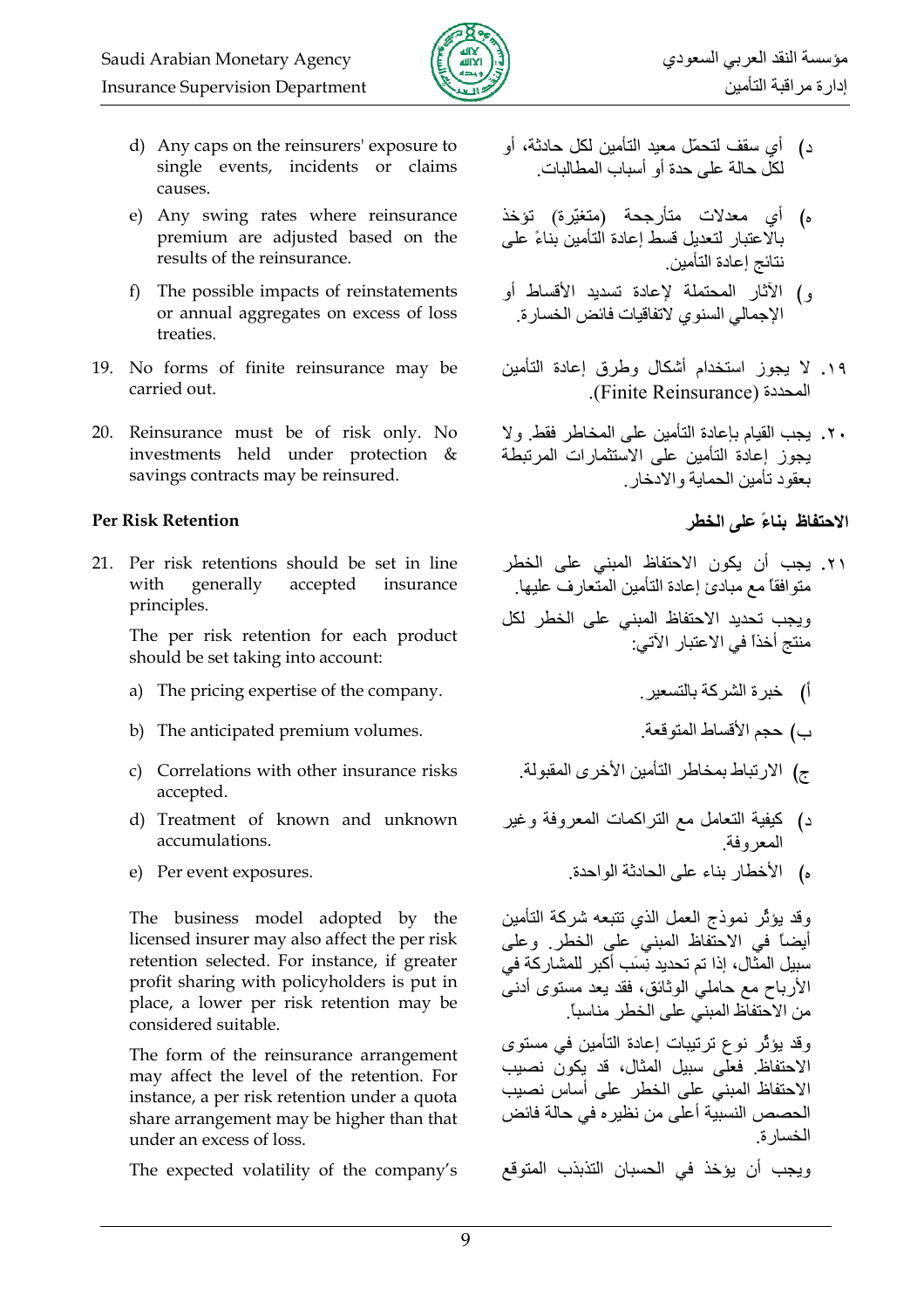

results under its business plan should be taken into account. If the company believes that there is a material chance that its loss ratio will fall outside its range of business plan results, then it should present a report setting out the expected range of results to its shareholders, Board of Directors, and SAMA.

#### Per Event Retention and Scenario Testing

22. For each risk on each approved product, the company should consider the impact of multiple claims arising from a single event.

> Per event retentions should be set for each risk type. The annual probability of the per event retention being exceeded should be set at one half of one percent.

The company must produce an annual scenario testing report for their Board of Directors and SAMA. These scenarios will be standardized and set by SAMA each year. If the company is not sufficiently resilient to the defined scenarios, it will be required to take appropriate actions to mitigate the risks faced.

 $If$ a company has a proportional reinsurance treaty in place that imposes limits on the protection provided in the event of a natural catastrophe, then the amount of risk accepted by the licensed insurer should be strictly limited. The company should make a proposal to SAMA showing how it will limit and control the risks accepted under the treaty. Further restrictions may be imposed by SAMA.

The scenarios to be tested will include, but will not necessarily be restricted to, the following:

- a) An earthquake or flood affecting the Red Sea/Arabian Gulf.
- b) A large scale terrorist attack, or war.
- c) A widespread epidemic or pandemic.

لنتائج الشركة بموجب خطة عملها فإذا اعتقدت الشركة أن هناك فرصة كبيرة أن نسبة خسارتها ستصبح أكبر مما هو مخطط له وفقاً لخطة العمل، فبجب علبها تقدبم تقرير يحدد النطاق المتوقع للنتائج إلى حملة أسهمها وإلى مجلس إدارتها وإلى المؤسسة

## معدل الاحتفاظ المبنى على الحدث واختبار الحالات المحتمل وقوعها

٢٢. على الشركة أن تأخذ في الاعتبار أثر المطالبات المتعددة الناشئة عن حدثٌ و احد بالنسبة لكل خطر يتضمنه كل منتج تمت الموافقة عليه ويجب تحديد معدل الاحتفاظ المبني على الحدث لكل نو ع من المخاطر وبجب تحديد معدل الاحتفاظ السنوى الذى يتم تجاوزه لكل حدث بما يعادل  $0/2$ .  $\circ$ 

وعلى الشركة أن تقدم تقريراً سنوياً عن اختبار الحالات المحتمل وقوعها إلى مجلس إدارتها وإلى المؤسسة. وسيتم توحيد تلك الحالات وتحديدها من المؤسسة كل سنة وإذا لم تكن الشركة مرنة بشكل كاف تجاه تلك الحالات المحددة فسيطلب منها أخذ الإجراءات المناسبة لتخفيف المخاطر التي نو اجهها

وإذا كان لدى الشركة اتفاقية إعادة تأمين نسبية تفرض فيوداً على الحماية المقدمة في حالة الكوار ث الطبيعية، فيجب أن يكون حجم المخاطر التبي وافقت عليها شركة التأمين محدودأ جدأ وعلى الشركة تقديم مقترح للمؤسسة يوضح كيفية قبامها بالحد من والسبطر ة على المخاطر المقبولة بموجب الاتفاقية. وللمؤسسة فرض قيود إضافية.

وستشمل الحالات المختلفة التي سيتم اختبارها على سببل المثال لا الحصر ما بلَّى:

ب**) هجوم إر هابي كبير أو حر**ب<sub>.</sub> ج) وباء محلي أو عالمي.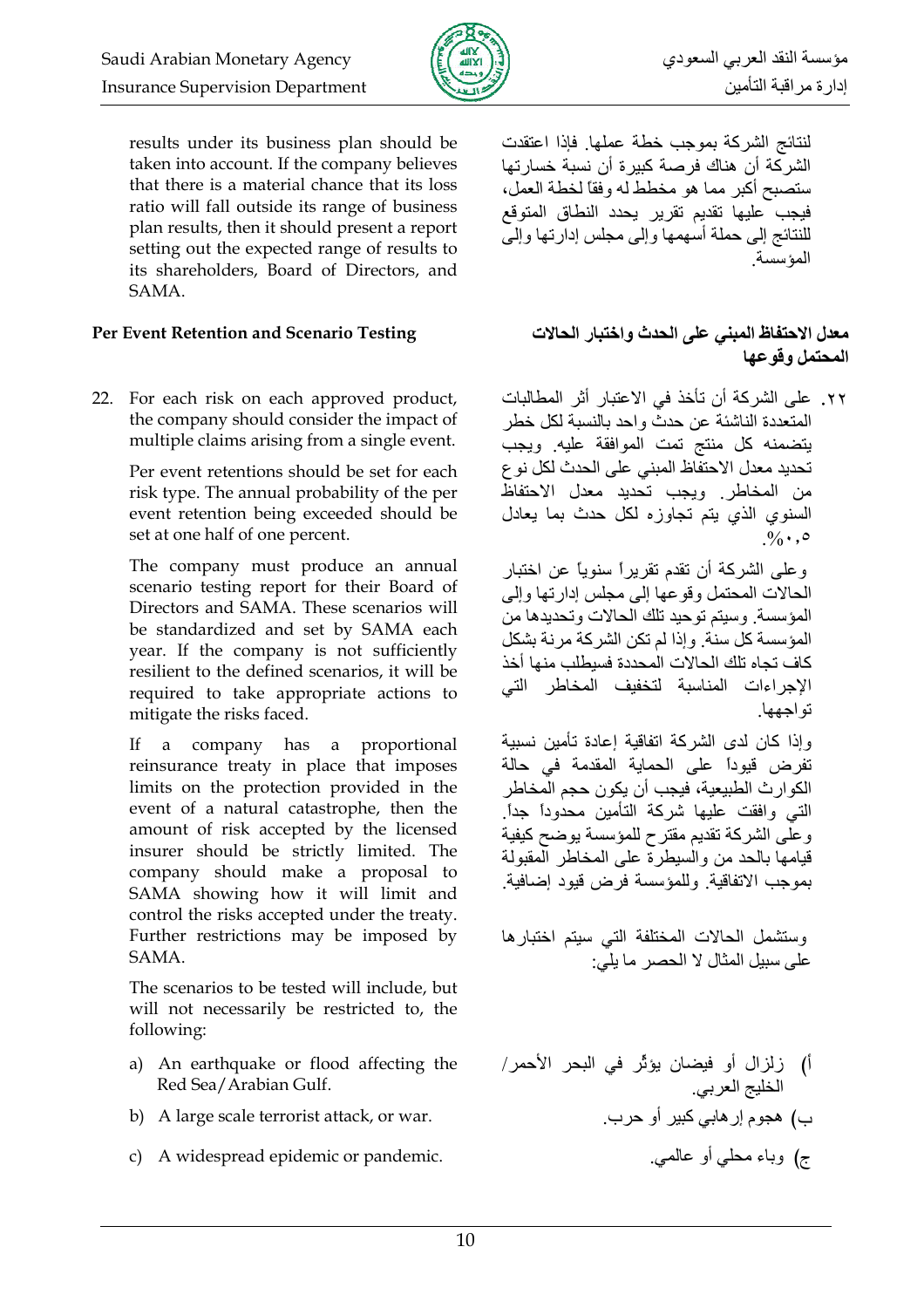

- d) A Hurricane in the Red Sea/ Arabian Gulf.
- e) Large drops in asset values particularly property and equities.
- f) The impact of any severe unexpected change in currency exchange rates
- g) Motor accidents involving multiple fatalities.
- h) Serious Transport accidents.

## **Placing of Facultative Reinsurance**

23. It is anticipated that most reinsurance will be placed into treaties in line with best international practice.

Facultative reinsurance may be placed when the size of the risk exceeds the capacity of the company's treaty, or where no treaty is in place.

The company should seek SAMA's no objection if it wishes to write a risk that exceeds the capacity of its relevant treaty by more than 3 times.

The company may use facultative reinsurance subject to the premium charged being fully compliant with Article 46 of the Implementing Regulations if it accepts a risk that cannot be placed in its proportional reinsurance treaty due to the premium rates not being acceptable to its treaty reinsurers. For all policies written in this basis it must then:

- a) Produce a formal report setting out the pricing basis adopted, and showing that it is compliant with Article 46 of the Implementing Regulations.
- b) Within one month of the end of each quarter, provide to the Board of Directors and SAMA full copies of all pricing reports for all risks that are not acceptable insurer's under the proportional treaties.
- د) إعصار في البحر الأحمر/ الخليج العربي.
- ه) انخفاض كبير في قيمة الأصول خاصة في<br>الممتلكات والأسهم
- و) أي تغيّر حاد وغير متوقع في أسعار صرف
- ز) حوادث المركبات التي تشتمل على وفيات عديدة
	- ح) حوادث نقل فادحة.

# الاشتراك في إعادة التأمين الاختيار ي

٢٣. يُتوقع أن تتم معظم ترتيبات إعادة التأمين من خلال إعادة التأمين الاتفاقى وفقاً لأفضل الممار سات الدو لية

ويجوز القيام بإعادة التأمين الاختياري عندما يتجاوز حجم المخاطر طاقة اتفاقية إعادة التأمين لدي الشر كة أو عندما لا بوجد أي اتفاقية

ويجب أن تحصل الشركة على عدم ممانعة المؤسسة إذا رغبت في التأمين على مخاطر تتجاوز حدود الاتفاقية ذَّات الصلة ثلاث مرات

ويجوز للشركة استخدام إعادة التأمين الاختياري بشرط أن يكون القسط المستوفى متوافقا بشكل كامل مع المادة ٤٦ من اللائحة التنفيذية لنظام مراقبة شركات التأمين التعاوني إذا وافقت على مخاطر لا تغطيها اتفاقية إعادة التأمين النسبية نظراً إلى أن معدلات الأقساط غير مقبولة وفقاً للاتفاقية مع معيدي التأمين وعلى الشركة القيام بالآتي بالنسبة لجميع الوثائق المُصدرة على هذا الأساس:

- أ) نقديم نقرير رسمي يحدد أساس التسعير المتبع، ويبين أنه متوافق مع المادة السادسة والأربعين من اللائحة التنفيذية لنظام مراقبة شركات التأمين التعاوني.
- ب) أن تقدم خلال شهر واحد من نهاية كل ربع سنة إلى مجلس الإدار ة و المؤسسة نسخاً كاملة من جميع تقارير التسعير لجميع المخاطر غير المقبولة بموجب اتفاقيات إعادة التأمين النسيبة لشر كة التأمين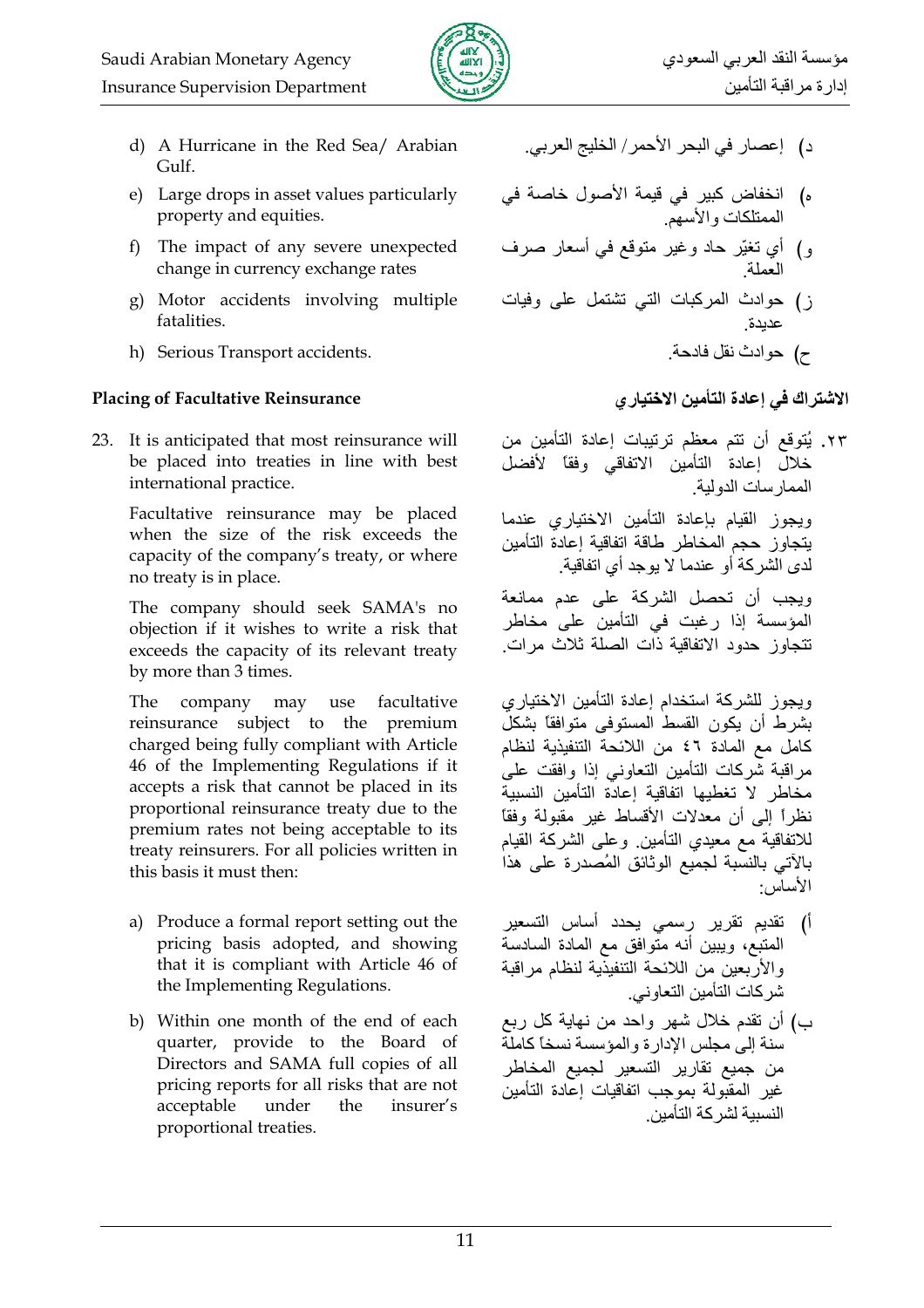

A licensed broker may not approach the facultative reinsurance market either inside or outside the Kingdom without written instructions and agreement of commission levels with the primary insurer.

The insurer may only allow the same broker to be used to place the reinsurance as well as the primary insurance, if full commission disclosure is made to the client of all direct and reinsurance commissions earned. The company must obtain a copy of a statement signed by the client full expressing awareness  $\alpha$ f all commissions earned by the broker before proceeding to write the insurance.

If a broker wishes to place facultative reinsurance on a risk where it has placed the direct insurance then it must at minimum:

- a) Document why it does not believe there is any conflict of interest.
- b) Provide full commission disclosure to its client.
- $\sigma$ f c) Justify the use facultative reinsurance rather than coinsurance.

If a Broker wishes to place both Insurance and Reinsurance on the same risk, this introduces some conflict of interest that cannot be entirely avoided. The minimum Professional Indemnity cover required under Article 9 of the Implementing Regulations must be increased to SR 12 million for any broker that wishes to place both insurance and reinsurance on the same risk.

#### Risk Management and Other Reinsurance **Processes**

24. A reinsurance claims register in accordance with Article 71, section 3c) of the Implementing Regulations should be in place to ensure that reinsurance recoveries are identified and appropriately

ولا يجوز للوسيط الدخول في سوق إعادة التأمين .<br>الاختياري داخل المملكة أو خارجها دون الحصول على تعليمات خطية والاتفاق على مسنو بات العمو لات مع شر كة التأمين

ويجوز لشركة التأمين استخدام الوسيط نفسه للقيام بإعادة التأمين بالإضافة إلى التأمين المباشر إذا تم الإفصاح بشكل كامل للعميل عن عمولات التأمين المباشر وعمولات إعادة التأمين التبى سيتقاضاها وعلى الشركة الحصول على نسخة من الإقرار الموقع من العميل الذي يوضح اطلاعه التام على جميع العمولات التي تقاضاها الوسيط قبل البدء في الاكتتاب

وعلى الوسيط إذا رغب في القيام بإعادة تأمين اختياري على خطر قام بالتأمين المباشر عليه التقيد كحد أدنى بالآتى:

- أ) أن يوثق سبب اعتقاده بعدم وجود تضارب في المصالح ب) تقديم إفصـاح كامل عن العمولات لعميله.
- ج) تبرير سبب استخدام إعادة التأمين الاختياري بدلاً من الاشتر اك في التأمين

وإذا رغب الوسيط في القيام بالتأمين وإعادة التأمين على المخاطر نفسها، فقد ينتج عن ذلك تضارب مصالح لا يمكن تجنبه بالكامل وبجب زبادة الحد الأدنى لتغطبة أخطار المسؤولبة المهنية عن التقصير والإهمال والخطأ بموجب المادة التاسعة المنصوص عليها في اللائحة التنفيذية لنظام مراقبة شركات التأمين التعاوني إلى ١٢ مليون ريال سعودي لأي وسيط يرغب في القيام بالتأمين وإعادة التأمين على المخاطر نفسها

# إدارة المخاطر وعمليات إعادة التأمين الأخرى

٢٤. يجب توافر سجل لتعويضات حصة معيدي التأمين من المطالبات بموجب أحكام المادة ٧١ الفقرة ٣-ج من اللائحة التنفيذية لنظام مراقبة شركات التأمين التعاوني لضمان تحديد تعويضات إعادة التأمين وتسجيلها بشكل ملائم ووقت مناسب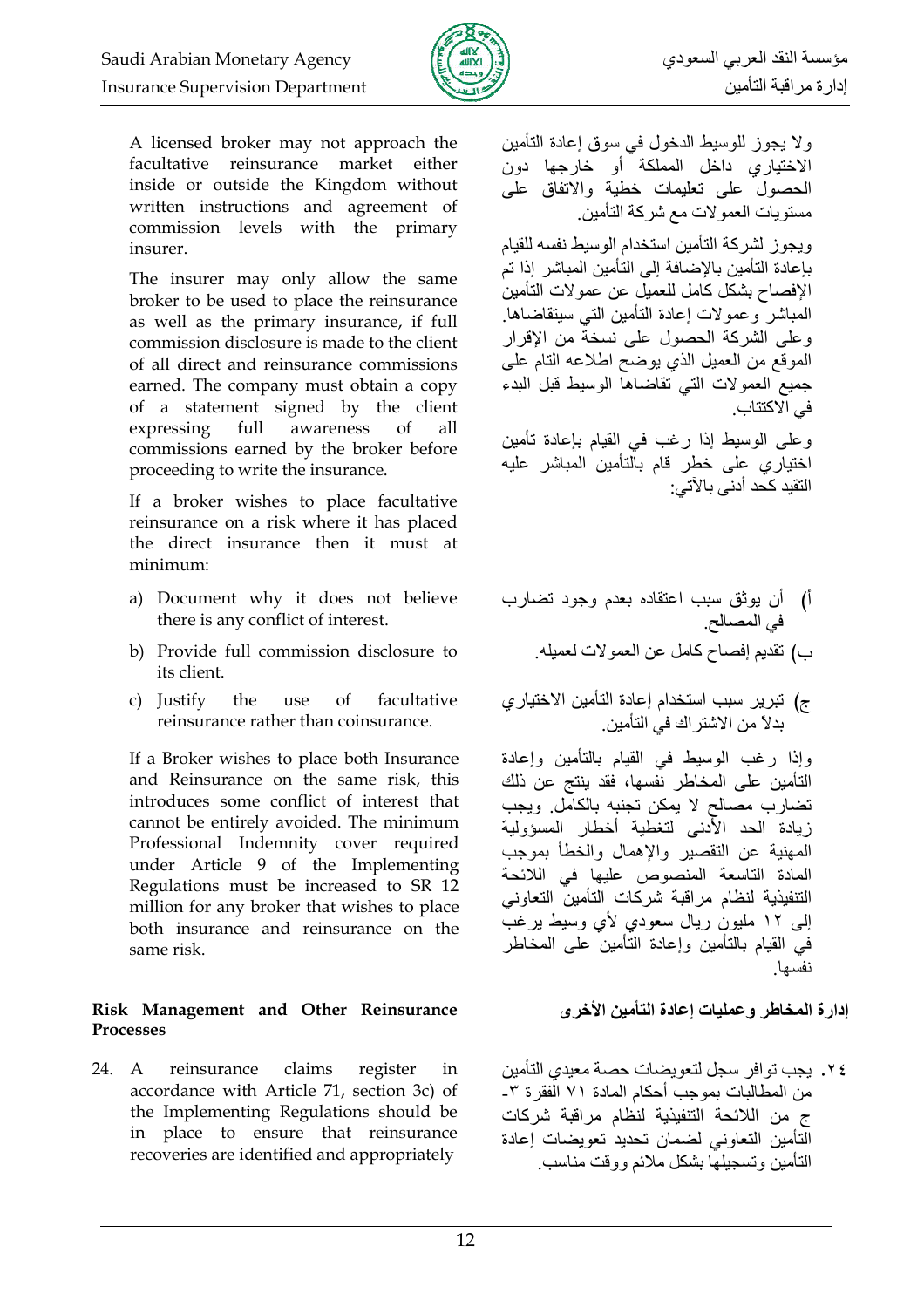

recorded on a timely basis.

A reinsurance documentation register must be maintained in accordance with Article 71 item 3a) of the Implementing Regulations. This should include reinsurance agreements given the following:

- a) The period for each agreement and the changes made thereto shall be stated separately with the capacity and type of each agreement.
- b) The names and ceded percentage or amount for each reinsurers and the company's retention percentage or amount for each class of insurance.
- all c) Summary  $\alpha$ reinsurance agreements and other particulars deemed necessary by the company.

A reinsurance accounts register shall be maintained in accordance with Article 71 section  $3b)$ of the Implementing Regulations. It should contain all ceding statements to reinsurers.

Procedures should be in place to allow management to evaluate and monitor the application (and hence the effect) of the reinsurance program to the gross provision for claims outstanding (including claims incurred but not reported).

Appropriate systems should be in place to evaluate and monitor the company's credit risk exposure to individual reinsurers.

Management should update the provision for reinsurance bad and doubtful debts on a regular basis in accordance with Article 69 of the Implementing Regulations.

Further detailed recommendations on risk management and governance and their interrelationship with reinsurance will be issued in separate regulatory guidance notes.

### **Accounting for Reinsurance**

25. All proportional reinsurance premiums must be accounted in line with the ويجب الاحتفاظ بسجل توثيق إعادة التأمين وفقأ للمادة ٧١ الفقر ة ٣- أ من اللائحة التنفيذية لنظام مر اقبة شركات التأمين التعاوني، على أن يشمل اتفاقيات إعادة التأمين مع توضيح الآتي:

- أ) فترة كل اتفاقية والتغييرات التي أجريت عليها بِشْكل مستقل مع حجم كل اتفاقيَّة و نو عها
- ب) الاسم والنسبة المسندة أو المبلغ لكل شركة إعادة تأمين، ونسبة احتفاظ شركة التأمين أو مبلغ الاحتفاظ لكل فئة من التأمين ِ
- ج) ملخص لجميع اتفاقيات إعادة التأمين والتفاصيل الأخر ي المهمة

وبجب الاحتفاظ بسجل حسابات اعادة التأمين وفقأ للمادة ٧١ القسم ٣-ب من اللائحة التنفيذية لنظام مراقبة شركات التأمين التعاوني على أن يشمل هذا جميع بيانات الإسناد لشر كات إعادة التأمين.

ويجب نوافر إجراءات نتيح للإدارة نقييم ومراقبة تطبيق (وتأثير) برنامج إعادة التأمين بالنسبة لمخصصات المطالبات المعلقة ( بما في ذلك الأخطار التي وقعت ولم يُطالب بها بعد). ويجب وضع أنظمة مناسبة لتقييم ومراقبة مخاطر الائتمان لدى الشركة تجاه شركات إعادة التأمين.

وعلى الإدارة تحديث المخصصات لديون إعادة التأمين المتعثرة والمشكوك في تحصيلها على أساس منتظم وفقا لأحكام المادة ٦٩ من اللائحة التنفيذية لنظام مراقبة شركات التأمين التعاوني

وسيتم إصدار توصيات مفصلة إضافية حول إدارة المخاطر والحوكمة وارتباطهما بإعادة التأمين في لوائح تنظيمية مستقلة.

حسابات اعادة التأمين

٢٥. تتمّ المحاسبة عن جميع أقساط إعادة التأمين<br>النسبي بشكل متواز ٍ مع أقساط التأمين المباشر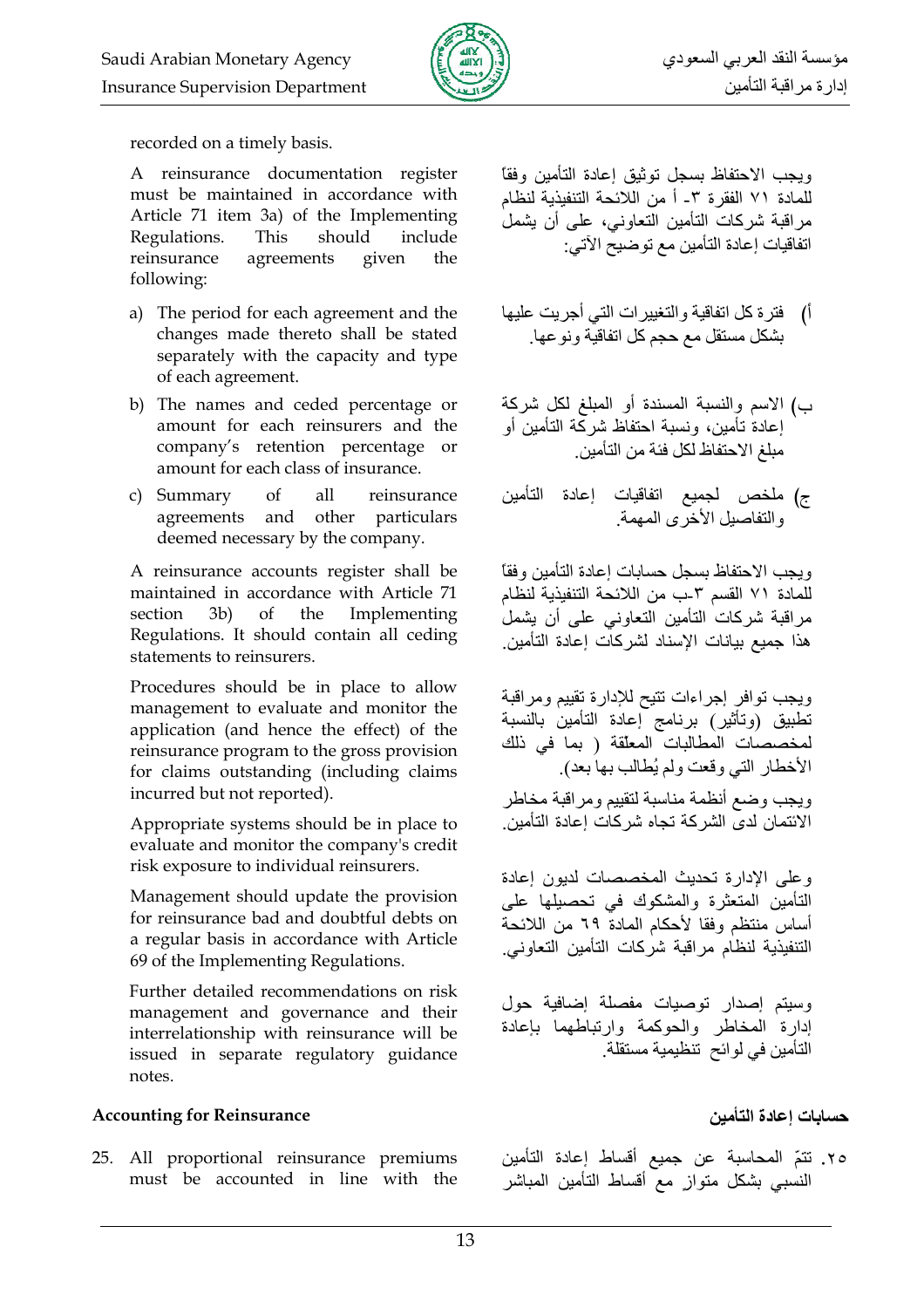

corresponding direct insurance premiums.

All fixed proportional reinsurance commissions must be earned in line with the corresponding reinsurance premiums.

Any variable reinsurance commissions, or other profit sharing mechanisms, on proportional treaties should be accrued during the year taking into account the expected gross results, allowing fully for claims reserves including IBNRs.

Any reinsurance treaties which include "swing rates", where the reinsurance premium is adjusted based on the experience under the treaty, should accrue the reinsurance premium based on the expected ultimate results allowing fully for claims reserves including IBNRs.

### Acceptance of Reinsurance by a Licensed Reinsurer

- 26. A company accepting a facultative reinsurance risk should, at minimum, ensure that:
	- a) It is authorized by SAMA to write inwards reinsurance.
	- b) Where the original product being reinsured is written in Saudi Arabia, that product has been approved by SAMA for sale in Saudi Arabia.
	- c) It is approved to write similar products by SAMA, unless it is licensed to accept reinsurance risks only.
	- d) It is able to place the risk accepted within its own reinsurance treaties if its retention is exceeded.
	- e) Any catastrophe protections on its net retention will cover the risk accepted.
	- f) It has some mechanism in place to protect it from any claims excluded under its treaty if any exclusions on its treaty are not present in the terms and

المقابلة لها

ويكون استحقاق عمولات إعادة التأمين النسبى الثابتة وفقا لأقساط إعادة التأمين المقابلة لها

وبكون استحقاق عمولات إعادة التأمين المتغير ة أو آليات المشاركة في الأرباح الأخرى الخاصة باتفاقيات إعادة التأمين النسبي خلال السنة مع الأخذ في الحسبان النتائج الإجمالية المتوقعة مع وضع احتياطيات للمطالبات بما في ذلك الأخطار التي وقعت ولم نتم المطالبة بها بعد

أما اتفاقيات إعادة تأمين ذات معدلات متقلبة "swing rates" فيتم تعديلها بناءً على أداء الإتفاقية، بجب أن بكون استحقاق أقساط اعادة التأمين المتعلقة بتلك الاتفاقيات مبنياً على أساس النتائج النهائية المتوقعة للاتفاقية بحيث يتم تكوين مخصصات المطالبات بشكل كامل بما في ذلك مخصص الأخطار التبي وقعت ولم تتم المطالبة بها بعد

قبول إعادة التأمين من قبل شركة إعادة تأمين مر خص لما

- ٢٦. على معيد التأمين الذي يقبل إعادة التأمين الاختياري على مخاطر معينة التأكد كحد أدنى مما يلي:
- أ) الحصول على تصريح من المؤسسة بممارسة أعمال اعادة التأمين
- ب) في حالة إعادة تأمين منتج مكتتب به داخل المملكة، يُجب أن يكون ذلك المنتج موافقاً على نسويقه من المؤسسة
- ج) الحصول على الموافقة من المؤسسة على تقديم منتجات مماثلة ما لم يكن تم التصريح لها بممار سة أعمال إعادة التأمين فقط
- د) القدرة على وضع المخاطر المقبولة ضمن اتفاقيات إعادة التأمين الخاصة بها إذا تحاوز ت نسبة الاحتفاظ
- ه) أن تتم تغطية المخاطر المقبولة من قبل احتباطبات الكوارث المتعلقة بالحصة المُحتفظ بها لدى الشركة.
- و ) أن يكون لديها آلية لحمايتها من أي مطالبات تم استثناؤها بموجب الاتفاقية إذا لم تكن الاستثناءات موجودة في أحكام وشر وط وثبقة التأمين الأساسية التى ستتم إعادة التأمين